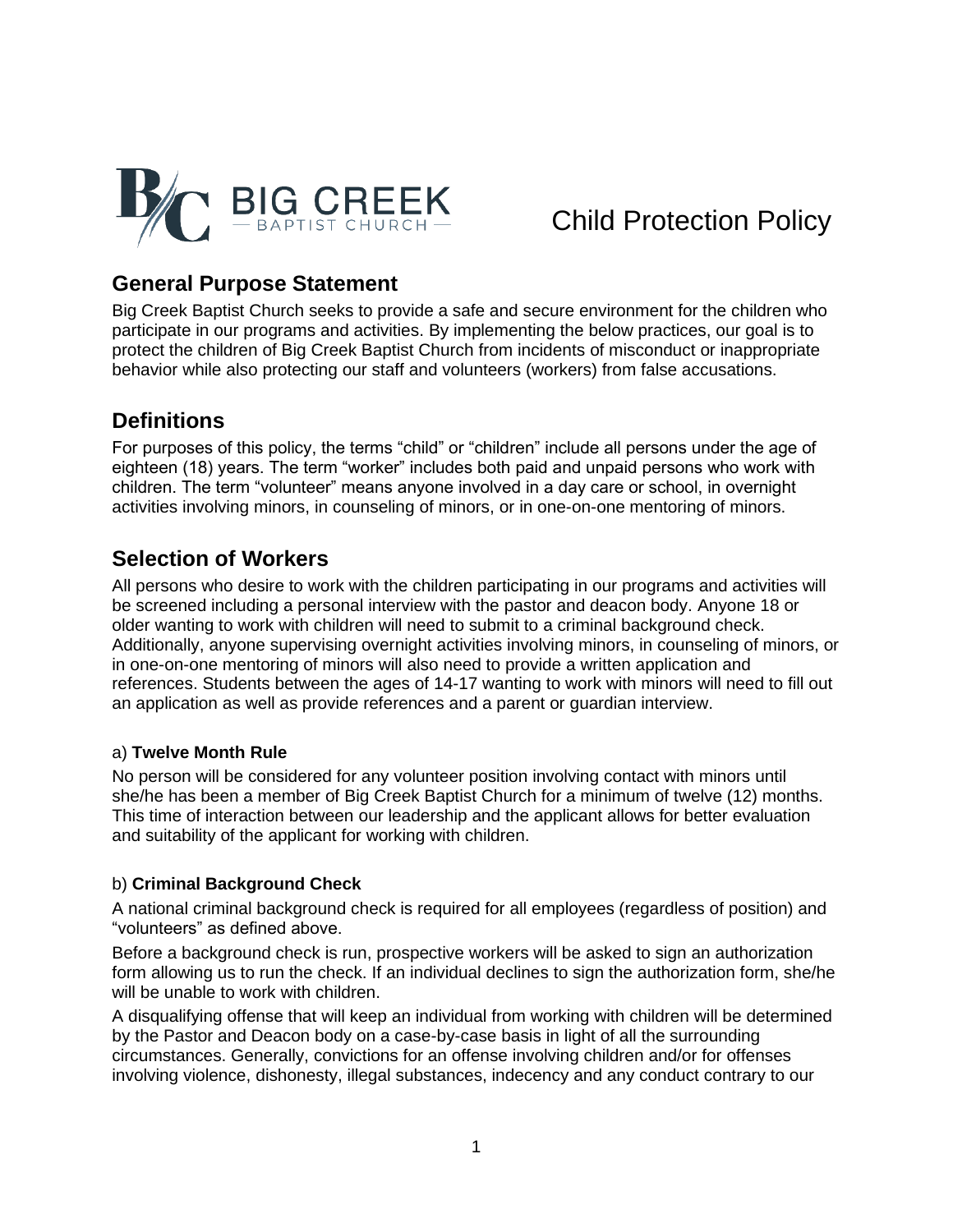mission will preclude someone from being permitted to work with children. Failure to disclose a criminal conviction on the application form will also be a disqualifying event.

The background check authorization form and results will be maintained in confidence on file at Big Creek Baptist Church.

#### c) **Personal Interview**

A face-to-face interview may be scheduled with the applicant to discuss his/her suitability for the position.

#### d) **Written Application**

Before an applicant is permitted to work with children supervising overnight activities, in counseling, or one-on-one mentoring, they must complete and sign a written application in a form to be supplied by us. The application will request basic information from the applicant and will inquire into previous experience with children, previous church affiliation, reference and employment information, as well as disclosure of any previous criminal convictions. The application form will be maintained in confidence on file at the Big Creek Baptist Church.

#### e) **Reference Checks**

Before an applicant is permitted to work with children supervising overnight activities, in counseling, or one-on-one mentoring, at least two of the applicants' references will be checked. These references should be of an institutional nature as opposed to personal or family references, preferably from organizations where the applicant has worked with children in the past. Documentation of the reference checks will be maintained in confidence on file at Big Creek Baptist Church.

## **Two Adult Rule**

It is our goal that a minimum of two unrelated adult workers will be in attendance at all times when children are being supervised during our programs and activities. Some youth classes may have only one adult teacher in attendance during the class session; in these instances, doors to the classroom should remain open and there should be no fewer than three students with the adult teacher. We do not allow minors to be alone with one adult on our premises or in any sponsored activity unless in a counseling situation.

## **Responding to Allegations of Child Abuse**

For purposes of this policy, "child abuse" is any action (or lack of action) that endangers or harms a child's physical, psychological or emotional health and development. Child abuse occurs in different ways and includes the following:

• **Physical abuse** – any physical injury to a child that is not accidental, such as beating, shaking, burns, and biting.

• **Emotional abuse** – emotional injury when the child is not nurtured or provided with love and security, such as an environment of constant criticism, belittling and persistent teasing.

• **Sexual abuse** – any sexual activity between a child and an adult or between a child and another child at least four years older than the victim, including activities such as fondling, exhibitionism, intercourse, incest, and pornography.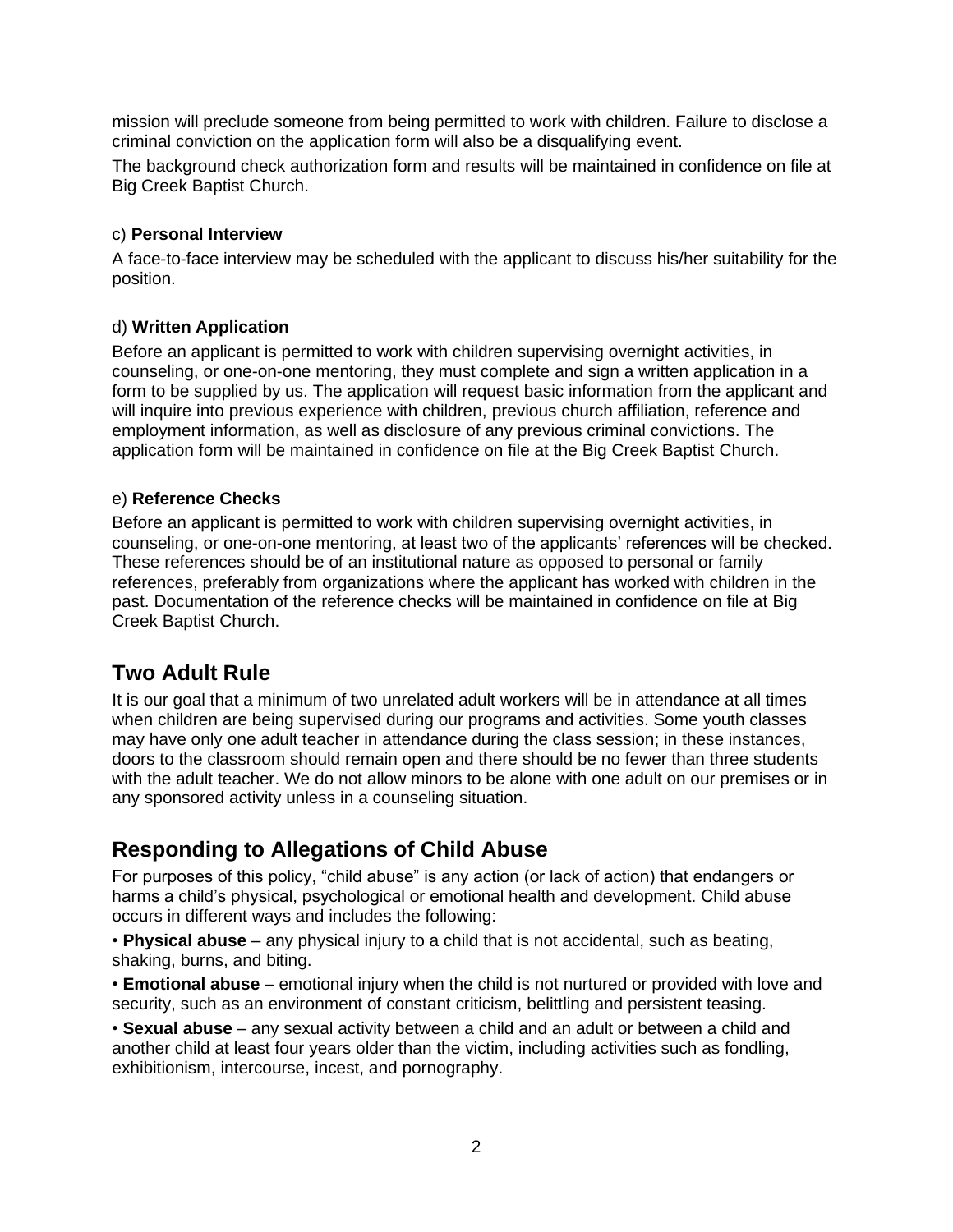• **Neglect** – depriving a child of his or her essential needs, such as adequate food, water, shelter, and medical care.

Childcare workers may have the opportunity to become aware of abuse or neglect of the children under our care. In the event that an individual involved in the care of children at Big Creek Baptist Church becomes aware of suspected abuse or neglect of a child under his/her care, this should be reported immediately to the Pastor or Deacon body for further action, including reporting to authorities as may be mandated by state law.

In the event that an incident of abuse or neglect is alleged to have occurred at Big Creek Baptist Church or during our sponsored programs or activities, the following procedure shall be followed:

1. The parent or guardian of the child will be notified.

2. The worker or church member alleged to be the perpetrator of the abuse or misconduct will immediately be placed on leave pending an investigation and instructed to remain away from the premises during the investigation. He or she should be instructed to have no contact with the victim or with witnesses.

3. All allegations of abuse should be reported to the civil authorities, and the organization will comply with the state's requirements regarding mandatory reporting of abuse as the law then exists. The organization will fully cooperate with the investigation of the incident by civil authorities.

4. The insurance company will be notified, and the organization will complete an incident report. Any documents received relating to the incident and/or allegations will immediately be forwarded to the insurance company.

5. The organization will designate a spokesperson to the media concerning incidents of abuse or neglect. The advice of legal counsel will be sought before responding to media inquiries or releasing information about the situation to the congregation. All other representatives of the organization should refrain from speaking to the media.

6. A pastoral visit will be arranged for those who desire it. This should be for the purpose of providing pastoral support during the time of crisis and not for the purpose of investigating the incident or influencing the investigation.

7. Any person who is not found innocent of the alleged abuse or misconduct will be removed from their position working with children or youth.

## **Teenage Workers**

We recognize that there may be times when it is necessary or desirable for babysitters (paid or volunteer) who are themselves under age 18 to assist in caring for children during programs or activities. The following guidelines apply to teenage workers:

- Must be at least age 14.
- Must be screened as specified above.
- Must be under the supervision of an adult and must never be left alone with children.

## **Check-in/Check-out Procedure**

For children fifth grade and below, a security check-in/check-out procedure will be followed. The child will be signed in by a parent or guardian, who will receive a "child check" for the child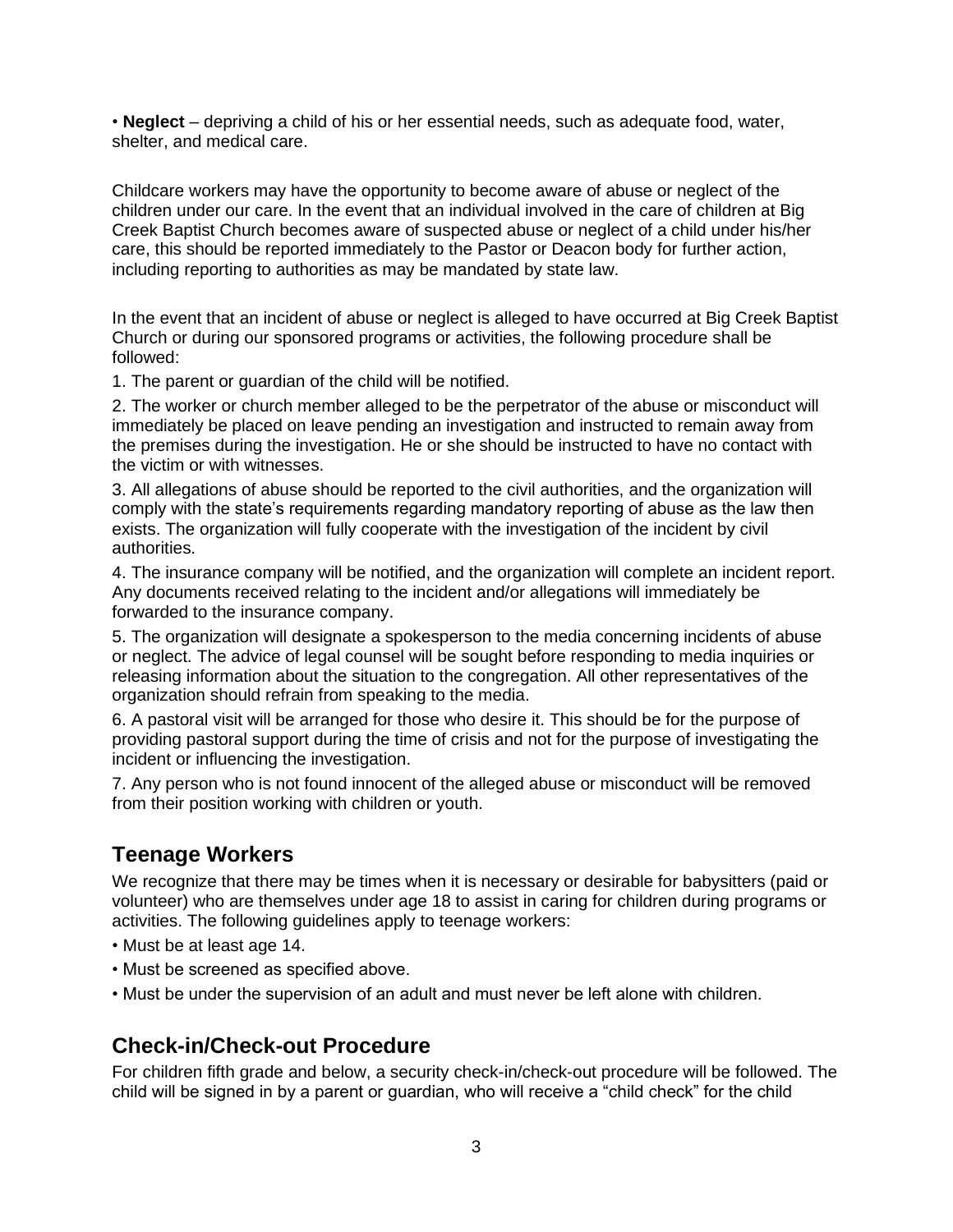similar to a claim check. The parent or guardian must present the "child check" in order to sign out the child from our care. In the event that a parent or guardian is unable to present the "child check," the Pastor or Deacon body will be contacted. The Pastor or Deacon body will be responsible for releasing the child to the care of a parent or guardian after discussing the surrounding circumstances with the parent or guardian.

# **Sick Child Policy**

It is our desire to provide a healthy and safe environment for all of the children at Big Creek Baptist Church. Parents are encouraged to be considerate of other children when deciding whether to place a child under our care. In general, children with the following symptoms should NOT be dropped off:

- Fever, diarrhea, or vomiting within the last 48 hours;
- Green or yellow runny nose;
- Eye or skin infections; and/or
- Other symptoms of communicable or infectious disease.

Children who are observed by our workers to be ill will be separated from other children and the parent or guardian will be contacted to request that the child be picked up for the day.

## **Medications Policy**

It is the policy of Big Creek Baptist Church not to administer either prescription or nonprescription medications to the children under our care. Medications should be administered by a parent at home. Parents are reminded of our sick child policy.

# **Discipline Policy**

It is the policy of Big Creek Baptist Church not to administer corporal punishment, even if parents have suggested or given permission for it. There should be no spanking, grabbing, hitting, or other physical discipline of children. Workers should consult with the Pastor or Deacon body if assistance is needed with disciplinary issues.

# **Restroom Guidelines**

Children five years of age and younger should use a classroom bathroom if one is available. If a classroom bathroom is not available, workers should escort a group of children to the hallway bathroom. They should always go in a group, never taking a child to the bathroom alone. The workers should check the bathroom first to make sure that it is empty, and then allow the children inside. The workers should then remain outside the bathroom door and escort the children back to the classroom. If a child is taking longer than seems necessary, the worker should open the bathroom door and call the child's name. If a child requires assistance, the workers should prop open the bathroom door, and leave the stall door open as they assist the child.

For children over the age of five, at least one adult male will take boys to the restroom and at least one adult female will take girls. The worker should check the bathroom first to make sure that the bathroom is empty, and then allow the children inside. The worker should then remain outside the bathroom door and escort the children back to the classroom.